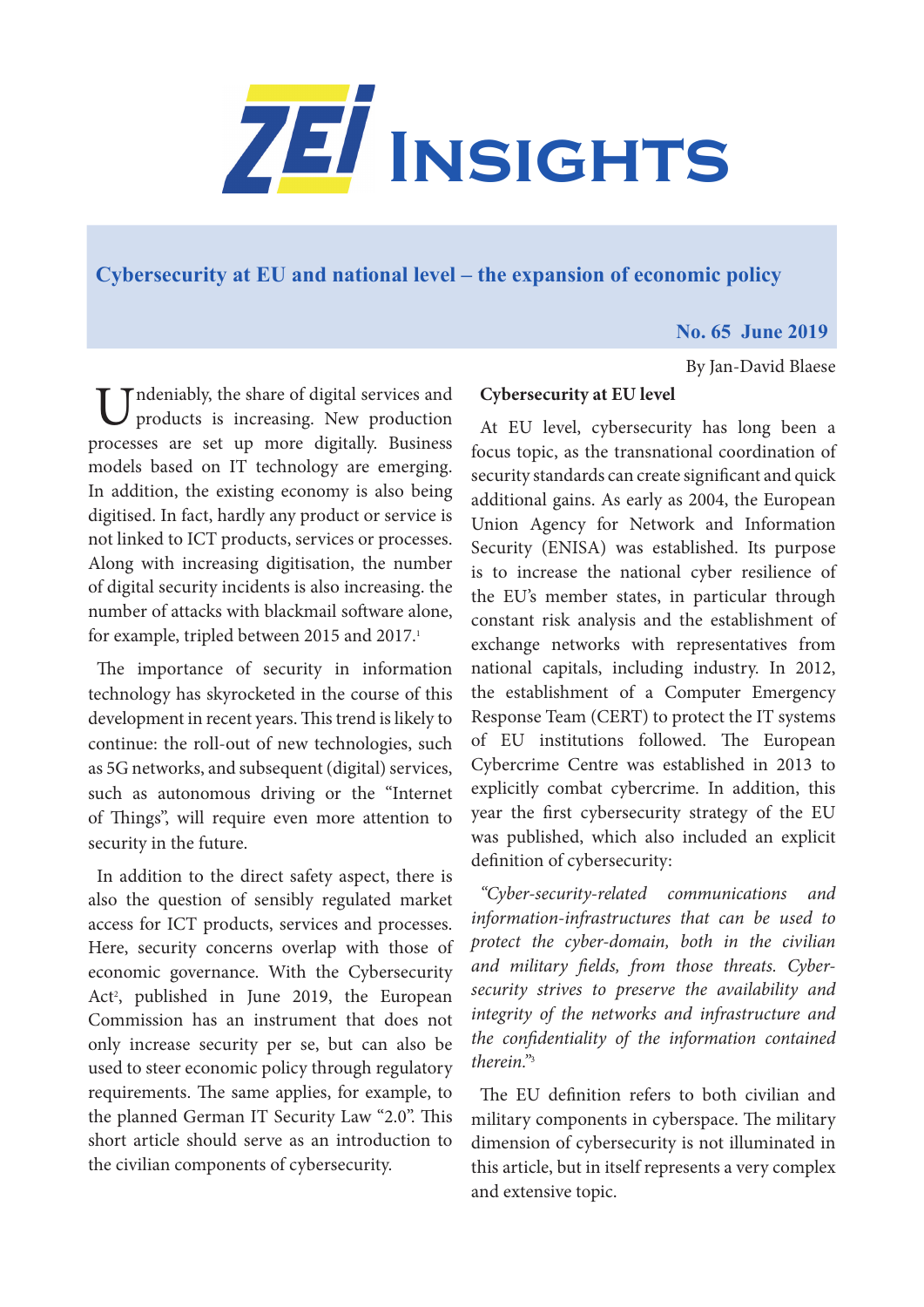In July 2016, the Directive on measures to ensure a high common level of security of network and information systems in the Union was published. This includes the obligation for all Member States to define a national strategy for the security of network and information systems and, above all, to designate national competent authorities to perform their tasks regarding the security of network and information systems.

In June 2019, EU lawmakers passed the so-called EU Cybersecurity Act. This increases the scope of ENISA's competence and in particular makes the agency responsible for the promotion of a new cybersecurity certification framework.

### **Certification under the EU Cybersecurity Act**

The EU Cybersecurity Act also establishes European certification framework for cybersecurity. In this framework, ICT products, services and processes should be assessed for compliance with applicable security requirements. The European Commission will present its socalled strategic priorities with regard to the certification framework in a work programme (for the first time until the end of June 2020). This key focus of the certification framework is organised through ENISA, which in turn works with stakeholders such as the European Cyber Security Certification Group. The certification scheme, which still is to be developed, is likely to work with low, medium and high levels of trust. In the actual implementation, the manufacturer or provider of ICT products, services or processes could base the trustworthiness score "low" on a self-assessment. For the ratings "medium" and "high", however, other actors, who have not yet been further identified, would have to submit a certification assessment. This will likely create expenses and thus costs for businesses.

Adherence to the planned European certification framework will initially be voluntary according to the EU Cybersecurity Act. However, the legal act states that the question of whether the requirements are binding will take place for the first time in December 2023 and is then re-examined every two years. This gives the impression that providers of ICT products, services or processes will have little option, but to proactively meet the requirements; otherwise they run – in the worst case – the risk of losing approval for the sale of their products, services or processes in the event of a change in the scheme.

In the planned European certification framework, a normative force of explicitly voluntary standards is manifests itself. These standards also leave room for shifts due to switching policy interests, if necessary. Since the exact requirements for the "medium" and "high" classifications are yet to be published, an accurate assessment cannot yet be made at this time. It is clear, however, that such requirements can also exclude certain producers or service providers; this is the very meaning of an access-regulating certification. Thus, the planned European certification framework is also an instrument for pursuing an EU-wide economic policy – no longer digital economic policy "only", since almost all technically advanced products and services in the value chain feature ICT components.

### **Cybersecurity in Germany**

The developments at EU level correspond with those in the Federal Republic of Germany. Nevertheless, the situation in Germany is even more complex with regard to the actors involved (and the framework or drafting documents written): The key actor for Information Security is the "Federal Office for Information Security" (BSI, under the responsibility of the Federal Ministry of the Interior, for construction and homeland). The BSI is at the same time the national authority designated to the EU to perform its tasks regarding the security of network and

ZEI Insights are part of the Research Project - Governance and Regulation in the EU: [The Future of Europe](https://www.zei.uni-bonn.de/research/governance-and-regulation?set_language=en)

ZEI Insights provide commentary and critical analysis on governance and regulation issues related to the future of the European Union. Authors are responsible for their own views.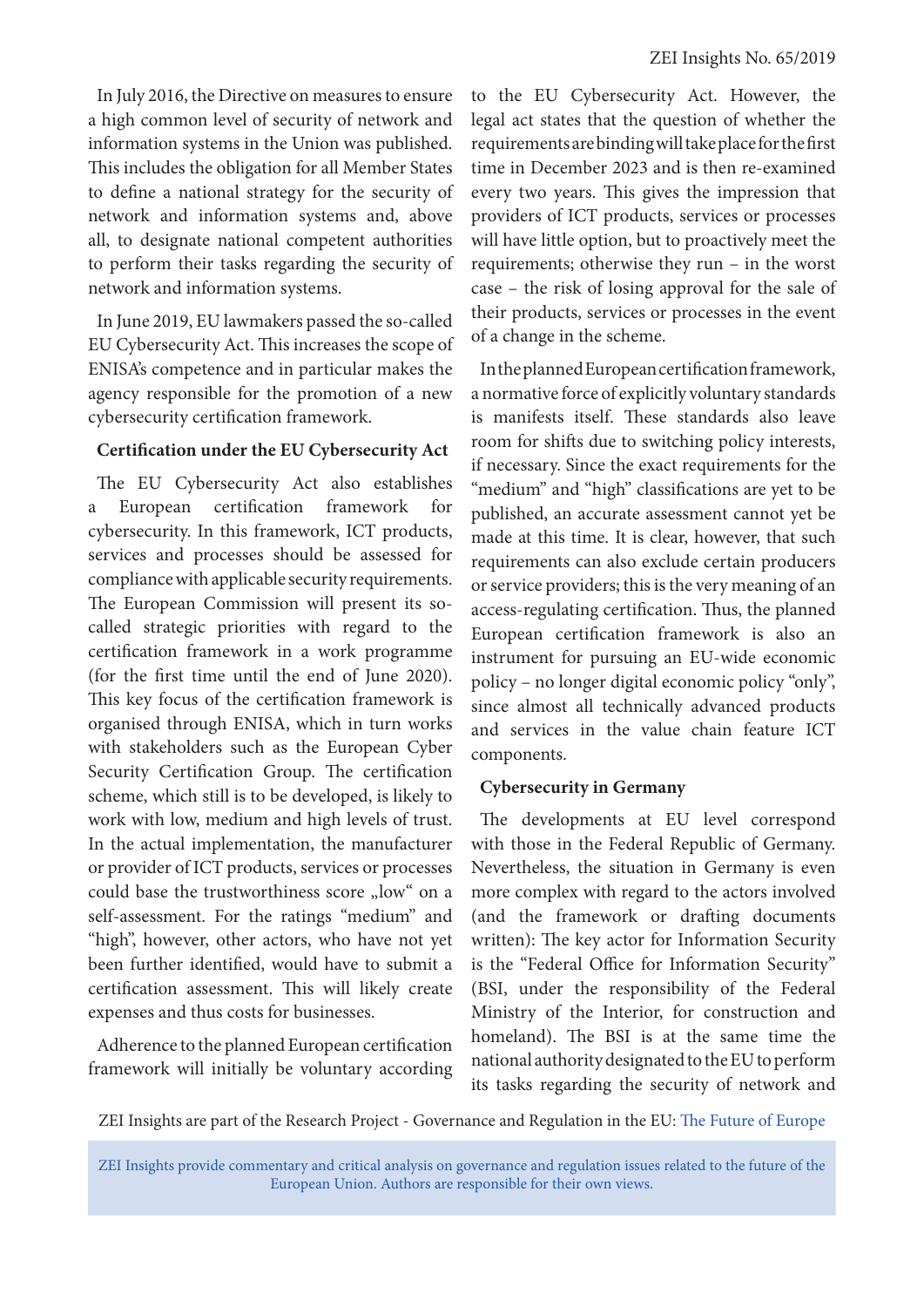information systems. However, the BSI is far from being the only cybersecurity player in Germany. For example, the "Stiftung Neue Verantwortung" drew an impressive overview of the numerous players involved, still leaving the federal states and local authorities largely in the foreground.<sup>4</sup>

An overarching cybersecurity strategy for Germany was first published in 2011. Based on the strategy, a national Cyber Defense Center was set up. Following the update of the Cyber Security Strategy in 2016, the Defense Center was further developed and "Mobile Incident Response Teams" were created within the BSI for the rapid analysis and resolution of cyber incidents.<sup>5</sup>

One of the other actors in German cybersecurity is the National Cyber Security Council, which was set up in 2012 and meets at State Secretary level (deputy ministers) at least three times a year under the chairmanship of the Federal Government Commissioner for Information Technology. In its work, the National Cyber Security Council partly focuses on so-called Critical Infrastructures (CRITIS); the results were included in the IT security law published in 2015, among others.6 This implies that the Federal Ministry of the Interior – explicitly without the consent of the Parliament, but in agreement with the other ministries – determines which facilities or parts thereof are considered Critical Infrastructures within the meaning of the IT Security Act. Critical infrastructures can belong to the so-called sectors energy, information technology and telecommunications, transport and traffic, health, water, nutrition, finance and insurance, state and administration as well as media and culture. They are of high importance for the functioning of the community, because without them significant public supply or public security threats would appear.<sup>7</sup> In general, operators of CRITIS infrastructures must have a contact point vis-à-vis the BSI and they must

report IT disruptions. Furthermore, they have to implement state-of-the-art technology. To enable oversight, they have to undergo audits every two years. This results in concrete expenses or financial burdens for the CRITIS-operators.

The IT security law should soon receive an "update". It can be expected that the revised law will expand the target group to critical infrastructures, the BSI will be given new powers and the possibilities of law enforcement authorities will be bolstered. Also, e.g. CRITIS operators will have to provide trusted endorsements for their entire supply chain.<sup>8</sup>

# **Conclusions**

The development at the European and national level in the field of security in information technology has been – analogously to the technical development – a dynamic undertaking. Existing institutions were expanded, new ones created, and basic documents refined. In particular, the forthcoming introduction of the certification framework by the EU Cybersecurity Act of June 2019, but also the discussions surrounding the German IT security law are part of a development, in which IT-related policies are applied less "in cyberspace" than in the "real economy". Regulation and standard requirements are classic economic policy instruments. Since more and more physical products contain IT components, these requirements have a high impact on products, services and processes.

Regarding the forthcoming years, there is no indication that the importance of these topics is weakening. Rather, with reference to new technologies such as 5G as a basis for autonomous driving or the so-called "Internet of Things", a further increase in the importance of defined security standards and their enforcement authorities will be likely. Thus, the influence of such national and supranational regimes

ZEI Insights are part of the Research Project - Governance and Regulation in the EU: [The Future of Europe](https://www.zei.uni-bonn.de/research/governance-and-regulation?set_language=en)

ZEI Insights provide commentary and critical analysis on governance and regulation issues related to the future of the European Union. Authors are responsible for their own views.